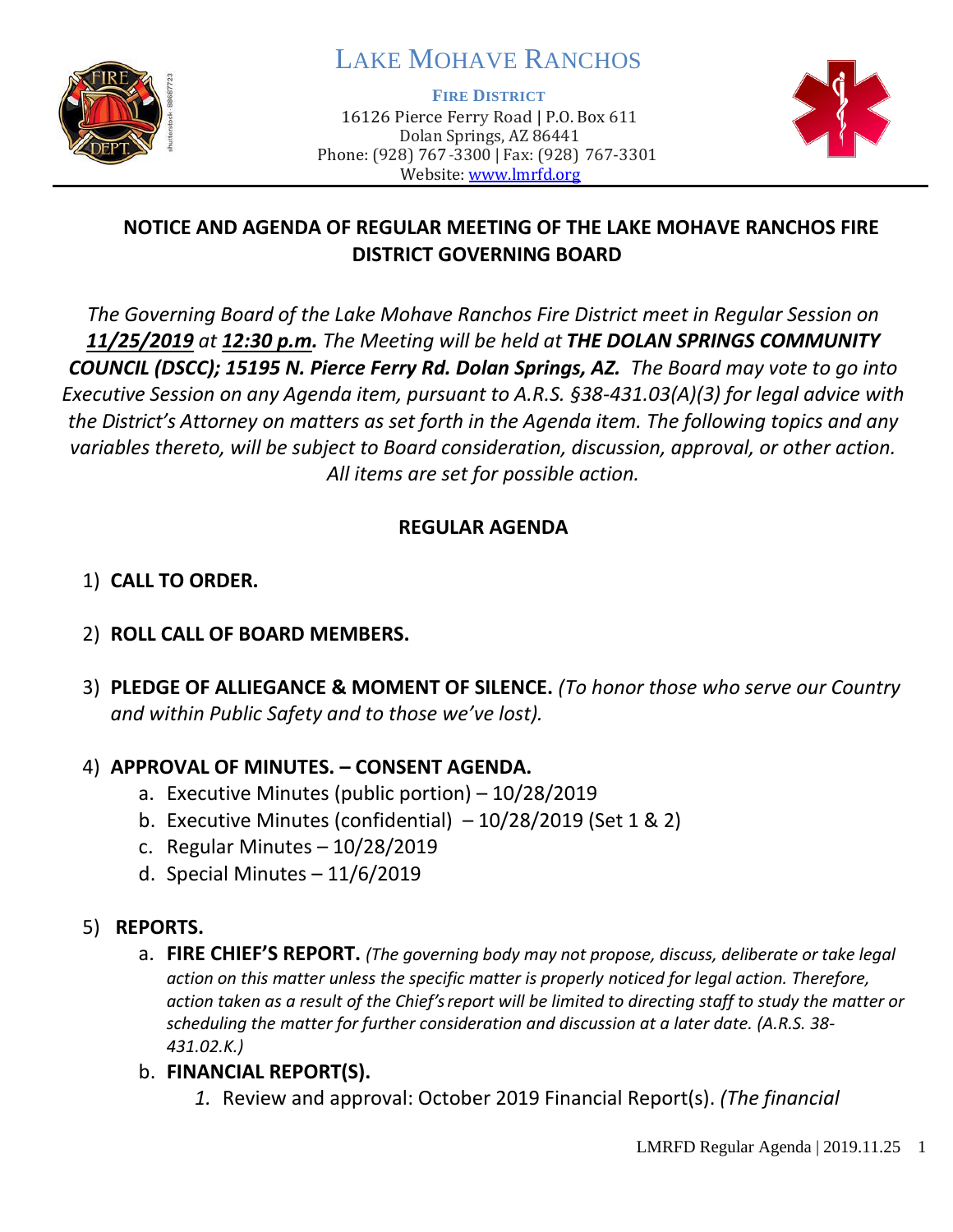*report(s) are to be reviewed and approved by the Board).* (Buldra/Administration)

- c. **AUDIT REPORT.** *(The Audit Report is to be reviewed and approved by the Board).* 
	- *1.* Review and approval: Lake Mohave Ranchos Fire District Fiscal Year 2018/2019 Audit Report by BDR Richards, CPA's PLC and James Vincent Group. (Richards/Buldra)
- 6) **EXECUTIVE BUSINESS.** *(Lake Mohave Ranchos Fire District Governing Board public action section on matters held in Executive Session).*
	- a. Discussion and possible action regarding: Severance Pay. (Board)
	- b. Discussion and possible action regarding: Contract terms/title, retro-active pay, wage increase, duties and payscale for positions regarding employment with LMRFD. (Board)

# 7) **REGULAR BUSINESS.**

- a. Discussion and possible action regarding: Current LMRFD Vacation Suppression Policy and proposed updated/revised LMRFD Vacation Suppression Policy (Article 64) and current LMRFD Vacation Administration Policy and proposed updated/revised LMRFD Vacation Administration Policy (Article 63) and Article 62 re: Personal Time Off Policy formerly 'drafted' as Flex Time Policy. (Administration/Cass)
- b. Discussion and possible action regarding: Clarification of statement made from 9/23/2019 Regular Board Meeting re: claim. (Tennant)
- c. Discussion and possible action regarding: Quotes re: Auditor for Lake Mohave Ranchos Fire District for Fiscal Years 19/20, 20/21 & 21/22 re: review and possible approval for services. (Administration/Buldra/Tennant)
- d. Discussion and possible action regarding: Quotes and/or Contract/Agreement re: Financial Services/Directors for Lake Mohave Ranchos Fire District re: review and possible approval for services. (Administration//Buldra/Cass/Tennant)
- e. Discussion and possible action regarding: Lake Mohave Ranchos Fire District Board Meeting Minutes, material, Website and Facebook Page. (Cass)
- f. Discussion and possible action regarding: Resolution 2019-004 re: Lake Mohave Ranchos Fire District Governing Board By-Laws re: affirming adoption, approval as described/outlined. (Administration)
- g. Discussion and possible action regarding: VFIS Policy coverage related to issuance of Bond and vote on 10/28/2019 re: possible change. (Administration)
- h. Discussion and possible action regarding: Nominations of candidates/applicants for appointment of vacated Lake Mohave Ranchos Fire District Governing Board seats; Open Meeting Law Compliance confirmation and administer Oath of Office to newly appointed Members. (Cass)
- i. Discussion and possible action regarding: Nomination for Lake Mohave Ranchos Fire District Governing Board Clerk position. (Cass)